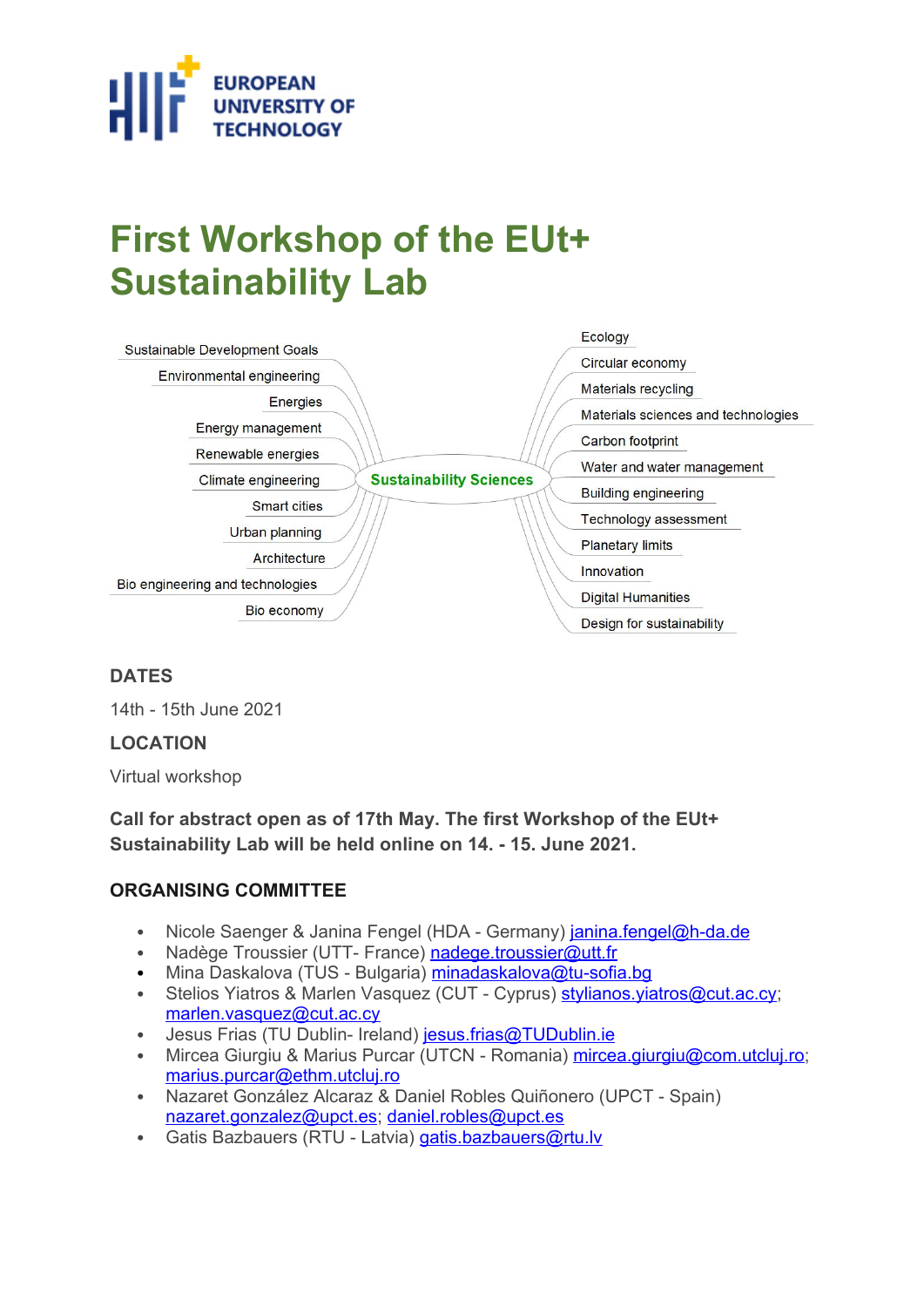

## **PRACTICAL INFORMATION**

This call for abstracts for the first workshop of the EUt+ Sustainability Lab amongst the 8 partners of the European University of Technology (EUt+) is open for researchers from the partner universities as of 17th May.

The abstract is intended to be a brief introduction of the research expertise and interest in the field of sustainability sciences for networking in the EUt+ Sustainability Lab with a length of about 2 pages.

The workshop will be an online workshop with different sessions over two days and each presentation will be around 10 min. The workshop will be organised in different tracks with room for discussion

#### **DESCRIPTION**

In view of global challenges such as climate and environmental protection, securing the supply of energy and water, innovations in key technologies, international competitiveness or questions of justice, the inter- and transdisciplinary research field of sustainability sciences has established itself worldwide. The concept of sustainable sciences has established transand interdisciplinary forms of research that share an orientation towards the goals of sustainable development. In this context, the need has arisen from various directions to view the search for solutions in engineering and the natural sciences more strongly against the background of a **social embedding of technology**. For this reason, the sustainability sciences integrate several branches of science and research in order to gain insights into societal, socio-economic, engineering (or technical) and natural science challenges. An essential requirement hereby is not to look at individual problems from separate disciplinary perspectives. Only such an integrating view of the problems to be dealt with allows for complexity appropriate to the subject matter. The aim is to clarify the various effects and interactions on the one hand, but also the influences of involved and interested actors. This includes the complex interplay of environment and society as a whole. This common background is the starting point for predominantly applied and practice-oriented research on and for sustainable development.

The mission of EUt+ "**Think human first**" expresses this intention. For bringing together expertise from all partner universities and enable joint working in this field, the idea of an EUt+ Sustainability Lab has arisen. It may offers us a space for discussion and research in EUt+ in bringing together all colleagues interested in topics of sustainable development. It will for sure be a wide variety of topics, probably even similar as it can also been seen for example in the Sustainable Development Goals, the SGDs.

Authors from universities and research institutes of the EUt+ partner universities are invited to submit their contributions in the field of **holistic views of effects of technologies** on the various topics that will be addressed during this workshop such as (but not at all not exclusively):

- Ecology,
- Environmental engineering.
- Circular economy,